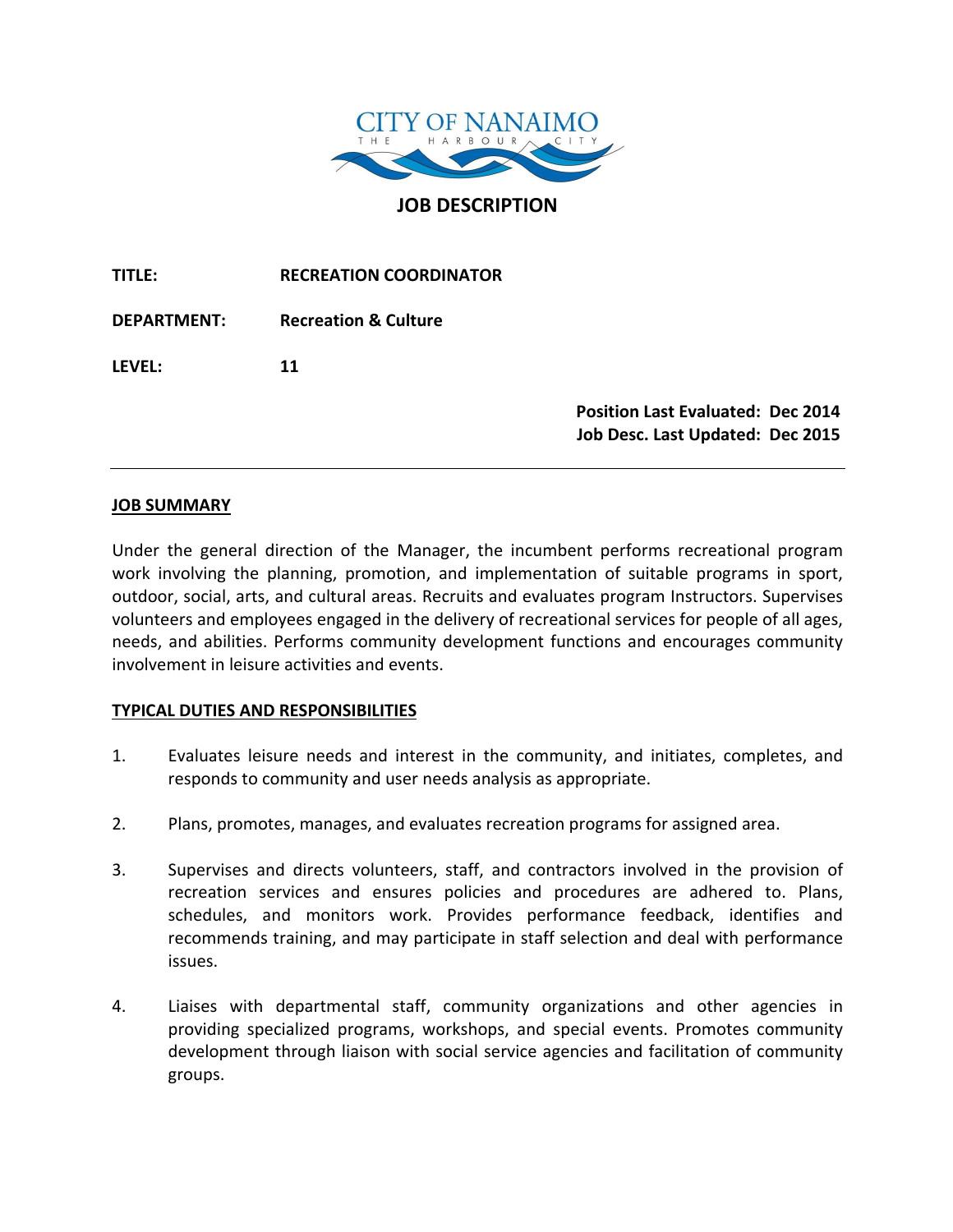## **TYPICAL DUTIES AND RESPONSIBILITIES cont.**

- 5. Recruits instructors to help plan and operate programs according to established guidelines. Recruits volunteers and seasonal recreational staff as required.
- 6. Evaluates program instructional staff on the perceived program quality based on participant program evaluations and feedback.
- 7. Develops program schedules for areas within the recreation centers or community settings.
- 8. Prepares and submits program information reports, evaluations, and statistical information, and keeps managers aware of non-routine, urgent or potential problems that may require intervention.
- 9. Participates in the budget development, estimates and monitors individual program budgets and ensures budgets are adhered to, and purchases equipment and supplies as needed.
- 10. As part of the Recreation & Culture team, works together in the overall delivery of programs and special events.
- 11. Communicates with the public by phone, e-mail, in person, or in writing.
- 12. Provides leisure counseling to people of a variety of ages, abilities and needs, and facilitates participation in recreation programs by all members of the community.
- 13. Performs other duties as required.

# **REQUIRED KNOWLEDGE, SKILLS, AND ABILITIES**

Considerable knowledge of the philosophies, objectives, and practices of community recreation programs.

Considerable knowledge of the social, cultural, and recreational needs for people of all ages and abilities.

Considerable knowledge of sports, outdoor, social, art, and cultural pursuits related to various program offerings.

Good knowledge of computer programs used in recreation and leisure services such as Microsoft Office, desktop publishing, recreation management software, financial management software, etc.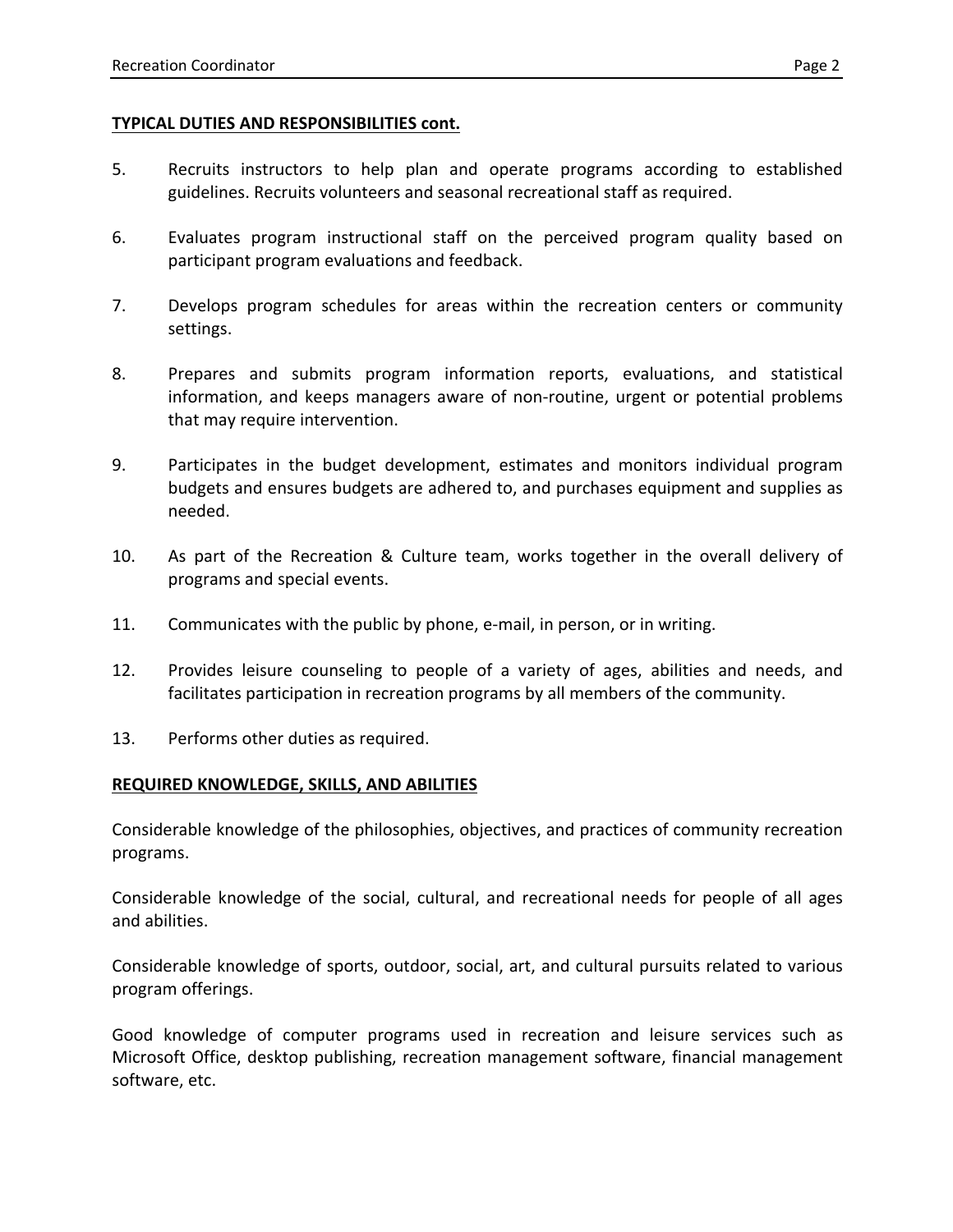# **REQUIRED KNOWLEDGE, SKILLS, AND ABILITIES cont.**

Knowledge of current office practices.

Ability to exercise independence of judgment and initiative and to adapt to changing priorities.

Ability to communicate with courtesy and tact in order to obtain and/or distribute routine data or information to internal and external customers. This may involve the ability to probe for information and clarification.

Ability to establish and maintain an effective working relationship with the public, internal and external agencies, and address varied audiences on topics related to programs and needs.

Ability to gain community participation in programs and events.

Ability to prepare concise reports and correspondence.

Good verbal and written communication skills.

Leadership skills in the planning, assigning, supervising, and evaluating of programs seasonal/part time staff, instructors, and volunteers.

### **MINIMUM TRAINING AND EXPERIENCE REQUIRED**

Completion of a Bachelor's Degree in Recreation and Leisure Studies.

Minimum 2 years' recreation programming experience in a variety of recreation delivery areas, including a minimum of 1 year related supervisory experience.

Or an equivalent combination of education and experience.

Possession of a valid Occupational First Aid Level 1 Certification with CPR "B" or "C" and AED.

Valid Class 5 BC Driver's Licence with access to private transportation.

Satisfactory Criminal Record Check.

### **GENERAL STANDARDS**

Managers and supervisors shall ensure the health and safety of their employees by demonstrating support and participation in all aspects of the Occupational Health & Safety (OH&S) Program, communicating hazards and expectations of safety, maintaining safe work areas, and assigning work to trained persons.